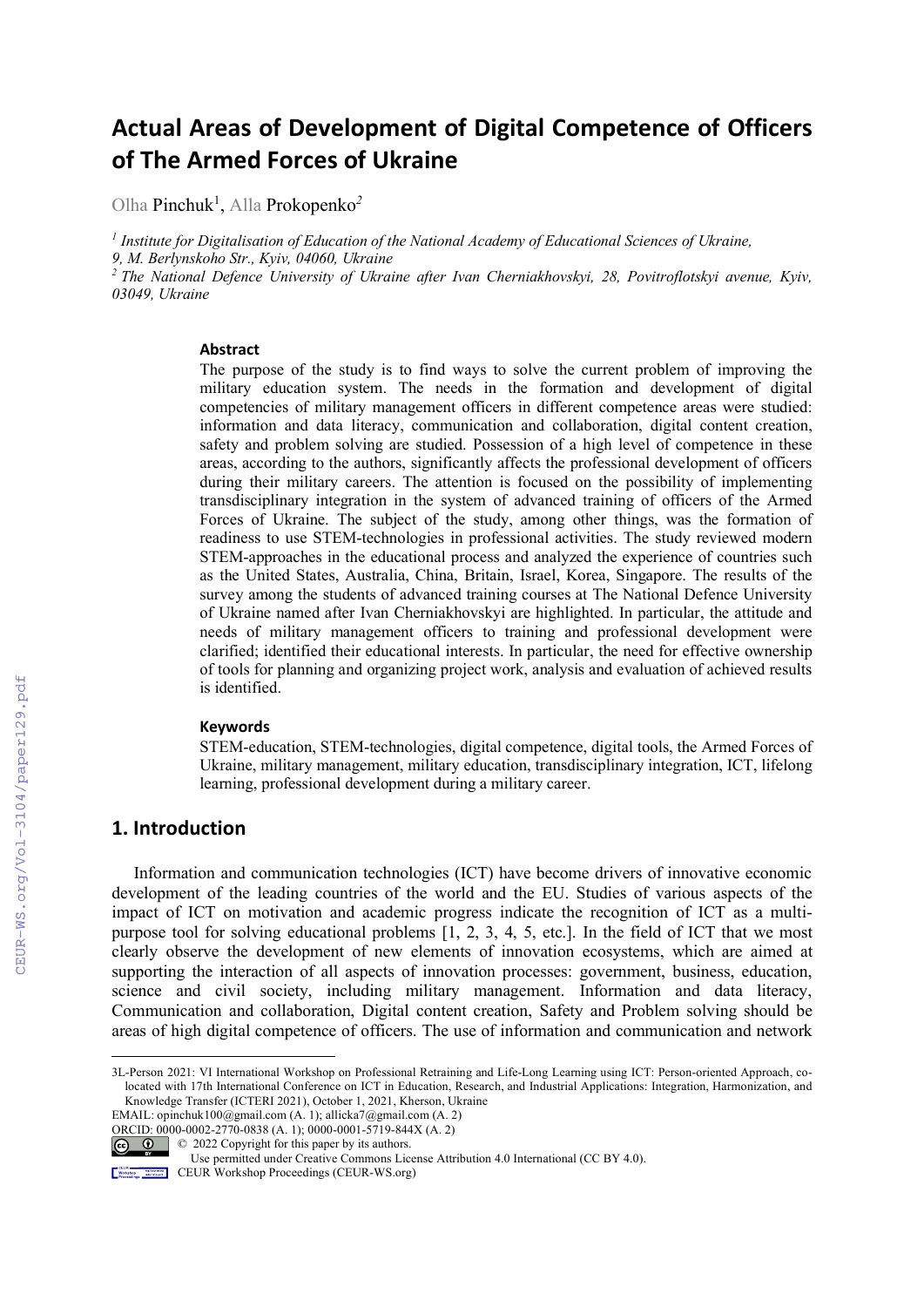technologies is a decisive factor in fulfilling conceptual social demands to solve problems: reduced resilience of human ecosystems, extremely high rates of social processes, low probability of predicting natural, social, economic, technical and technological processes and phenomena, lack of available information for decision-making. Digital transformation covers all areas and spheres of human life, because, first of all, it is a social transformation, which has a sign of maximum use of digital technologies such as: Internet of Things, Industry 4.0, artificial intelligence, robotics, big data processing, cloud computing, electronic communications, as well as nano- and biotechnology, genetic engineering, etc. There are significant changes in the system and structure of social relations as a whole in society and in its individual segments. Our research interests focus on the lifelong education of servicemen, or more precisely, the education of officers during advanced training. This thematic direction is an integral formation, which on the one hand is the direction of development of digital humanistic pedagogy in general [1], and on the other – has characteristic properties inherent only in the field of national defense and military management (state policy on professional growth, the concept of training Armed Forces of Ukraine (AFU), development of the security and defense sector of Ukraine [6,7].

It should be noted that the European Commission has been quite active in focusing on digital education. A Digital Education Action Plan (2021–2027) has now been developed to promote a highly efficient digital education ecosystem and enhance digital skills and competences for digital transformation [8]. What and how should change in education systems to meet today's digital challenges? Among the tasks in this document are: updating the European Digital Competence Framework (DigComp 2.0, DigComp 2.1) by including position on artificial intelligence (AI) and data-related skills; development of ethical standards for the use of artificial intelligence and data about students and teachers in the learning process; further development of computing education (including confidentiality, security, information ethics, software engineering, etc.) as a basic digital skill; promoting women's participation in STEM with The European Institute of Innovation and Technology (EIT) and the EUSTEM Coalition.

Under modern conditions, to ensure the competitiveness of Ukraine among the countries of the European Union, it is important to introduce pedagogical technologies that help improve the quality of training in the field of high technology. However, the acquisition of a high level of professionalism in various fields increasingly requires awareness and appropriate practical training of specialists in various fields of knowledge in areas covering STEM education, in particular, engineering, nano- and IR technologies. The introduction of ICT is aimed at improving the quality of military education. Does the training and advanced training of UAF officers fall within the scope of such modern educational trends? In our opinion, definitely so. Therefore, it is important to explore the relevance and necessity of the formation and development of relevant digital competencies of such a target audience, to take into account different competency areas: Information and data literacy, Communication and collaboration, Digital content creation, Safety and Problem solving [9].

## 2. Related works and recent research

Tibor Navracsics European Commissioner for Education, Culture, Youth and Sport said: "*Knowledge related to science, technology, engineering and maths (STEM) is crucial in responding to the challenges we are facing as a society*" (in office 2014 – 2019). The Strategy for the Development of Innovation until 2030 identifies the following key factors of high priority to STEM during last time: the first is related to overcoming the global economic crisis that has affected each country in recent decades; the second - a significant need for professionals who have comprehensive knowledge and flexible skills that meet the requirements of the XXI century; third – the social demand for STEM literacy, necessary to solve technological and environmental problems of society [10].

The acronym STEM came into general use after a meeting of the interagency meeting on scientific education (2001), held at the US National Science Foundation, chaired by NSF Director Rita Colwell. STEM is used to denote a popular field in education, covers the natural sciences, technology, engineering and mathematics. This direction in education often strengthens the natural science and technological components in educational programs. It should be noted that the emphasis on these two components has recently been criticized by scientists and educators. For example, Lyn D. English [11]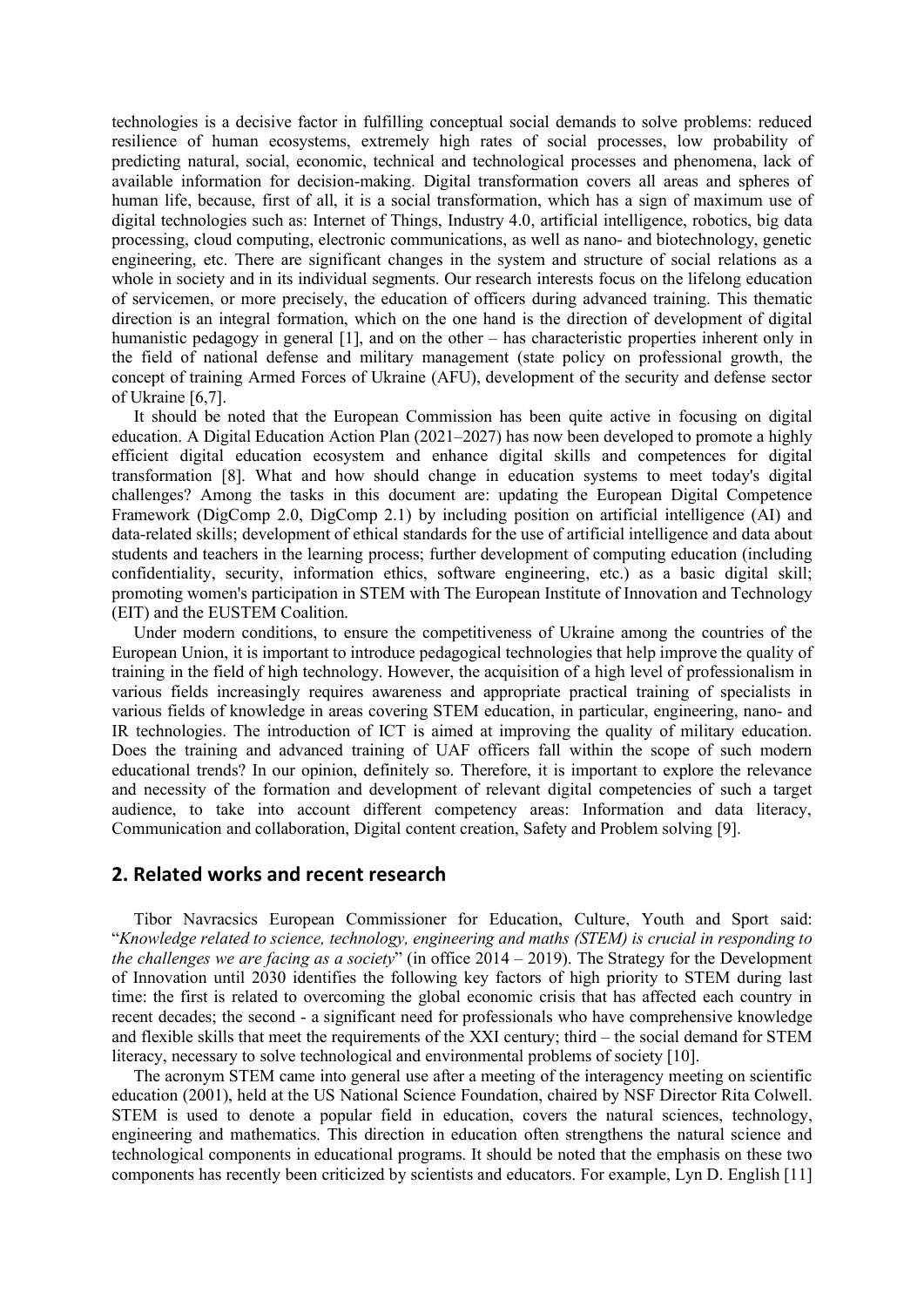after a careful analysis of the materials of the STEM conference (http://stem2014.ubc.ca/presentations/) statistically proved that mathematics and engineering are given much less attention. In our opinion, it is not appropriate to use STEM to refer to only one or two disciplines, this is a disadvantage that does not allow full implementation of integration approaches. It is the inter / multidisciplinary approach that is the basis of STEM. The essence is as follows: on the one hand, students master the basic concepts and use the acquired skills separately for each discipline, but in the learning process they are presented within a certain generalized topic. On the other hand, as a result of the integrated use of combined concepts and skills from several disciplines, students have the opportunity to deepen their understanding of each separately. Last but not least, closely related disciplines are used to solve real problems and implement educational projects and to form a common learning experience.

In [11] the author distinguishes four levels of integration processes: disciplinary, multidisciplinary, interdisciplinary, transdisciplinary. Although, in our opinion, the ideology of STEM corresponds to the latter, that in the author's vision is "… knowledge and skills from two or more disciplines are applied to real-world problems and projects with the aim of shaping the total learning experience."

At present, *the development of STEM-oriented curriculum and projects without focusing on the skills of the twenty-first century, including researches, problem solving, critical thinking, creativity and innovation, is impractical.* 

Many foreign scholars, namely M. Harrison [12], Derek Riley, Colleen McCann, Yvonne Woods [13], N. More [14], Elaine J.Hom [15] note that the introduction of STEM education involves interdisciplinary and project-based approaches. The main place in STEM is given to practice, which combines different scientific knowledge into a single whole.

Training through the engineering design process is also being introduced. This is the basis of STEM pedagogy. Students learn in practice, they are encouraged to develop a new understanding, clarifying their ideas [16, 17].

The introduction of STEM-education in educational institutions of various specialties was studied by such domestic scientists as O. Hrybiuk [18], Y. Botuzova [19], L. Gryzun [20], I. Chernetsky [21, 22], N. Polikhun. [21,22], I. Savchenko, V. Sipiy, O. Strizhak [21], N. Morse [23], L. Klimenko [24] and others. Regarding the implementation of STEM at the level of higher education A. Kolomiets and V. Kobisya. Main support of STEM-education implements state policy taking into account the new requirements of the Law of Ukraine on Education on the following: strengthening the development of scientific and technical direction in teaching and methodological activities; creation of scientific and methodical base for increase of creative potential of youth; development of professional competence of teachers, mathematical literacy, competence in natural sciences and technologies, information and digital literacy [25, 26].

The implementation of the ideas of STEM-education in Ukraine involves the implementation of a number of measures to update the material and technical base of educational institutions, research laboratories. Also, STEM-education aims to introduce innovative technologies in higher education in order to improve the training of future professionals by improving curriculum through the digitalization of education, which is a modern stage of its informatization and depends on objective conditions and current trends in the information society, including:

- development of artificial intelligence, machine learning, artificial neural networks;
- ensuring the mobility of information and communication activities of users in the information space, further development of mobile-oriented tools and ICT access to electronic data;

 development of cloud computing and virtualization technology, corporate, public and hybrid ICT infrastructures and introduction of fog computing technology;

 development of new functions of added reality and availability of equipment for virtual reality and devices of mixed reality;

- introduction of chat bots and virtual assistants;
- formation of the Internet of Things (IoT);
- development of robotics, robotic systems, in particular, 3D printers and 3D scanners;
- development of data security and counteraction of cyber criminality) [15, 27].

Current trends in the development of the information society are causing changes in the field of military management. Given the topic of our study, we pay special attention to the following areas: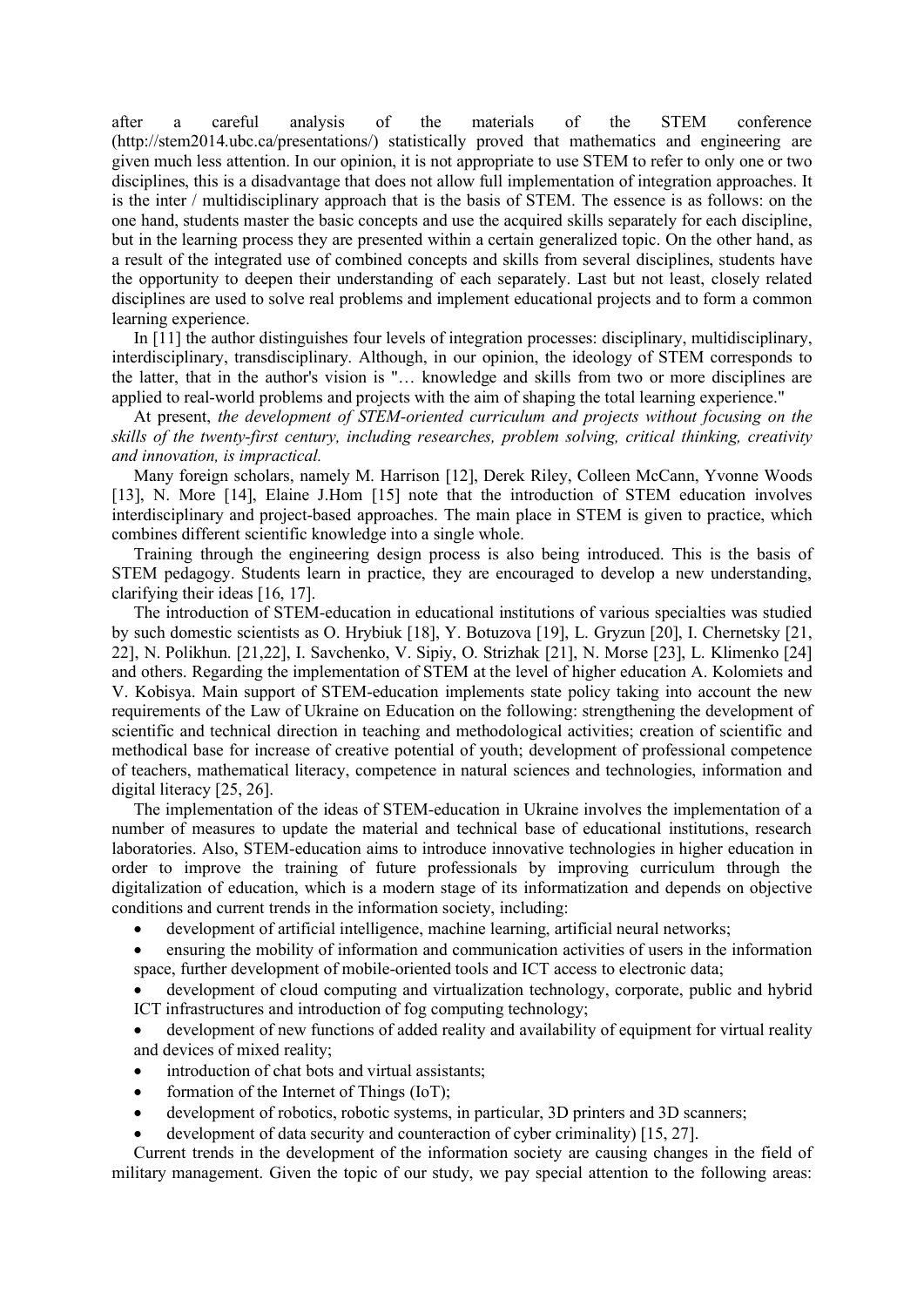development of artificial intelligence, machine learning, mobility of information and communication activities of users in the information space, development of mobile tools and ICT access to digital data, accumulation and processing of large amounts of data; formation and use of electronic information databases and systems, ensuring the compatibility of ICT tools and ICT applications, development of data protection systems in information systems and combating cybercrime.

Different teaching methods should be used in the implementation of STEM education, but we agree with the vast majority of researchers that problem-based learning and project-oriented learning methods have a special place because they involve students in actively acquiring special subject knowledge and skills and experience of scientific activity. Such activities should be based on complex real technical problems and accurately worked out tasks.

New professions will appear in the future. It is expected that bio- and nano-technology specialists will be especially in demand, the most popular and promising specialists will be engineers, high-tech professionals, etc. All of them will be related to technologies and high-tech production, which are at the intersection of the natural sciences.

It is important to create a positive motivational guideline for a non-traditional approach in the learning process [28]. At present, STEM education is the basis for training in the field of high technology. Currently, in countries such as Australia, China, Great Britain, Israel, Korea, Singapore, and the United States, government programs in the field of STEM education are being actively implemented, combining a project and interdisciplinary approach. The most actively promoted STEM approach in education of the United States of America, the list of these specialties is very large - more than four hundred. For example, the number of STEM majors at Oregon State University is 169.

STEM specialties include the most complex areas that are currently in high demand in the United States. STEM specialists are in demand in various fields: computer programming, information technology, bioengineering, biomedicine, electromechanics, molecular biology, pharmacology and toxicology, psychology, social anthropology, etc. Among the most in demand today are: information security analysts, cartographers who use digital geographic information systems, and architects with skills of digital design, 3D modeling. Such specialists with a high and expert level of digital competencies [9], which allows to effectively analyze and interpret data for practical purposes, in demand in the military field.

In our opinion, these specialties require a high and expert level of digital competencies [5], which will effectively analyze and interpret data for practical purposes.

In the field of military management, the officer is expected to be aware of readiness, competence in implementing innovative ideas, making effective management decisions, productive actions in situations with a high percentage of uncertainty, and therefore must have some technical experience, knowledge and skills in information technology and software, be able to use digital tools for planning and analytics. Knowledge of digital means of communication, web applications, understanding of design principles, development of analytical abilities, development of abilities to non-standard thinking are actual for officers. It is known that every project is driven by a certain framework. The risk of losing control over project management is critical. To plan and conduct project activities, we offer to use specialized programs and platforms: Asana, Todoist, Slack, Trello, Planner, GanttProject, which we consider as modern effective digital tools. Mastering them during advanced training is necessary for officers-future project managers and participants in project activities. The list contains both relatively simple programs and programs that can be used to professionally create Gantt charts for complex tasks and to analyze performance. The convenience of these programs is that all information is stored in cloud storage, which is widely available. Consequently, the relevance of the development of digital competence of officers of the Armed Forces of Ukraine in the system of advanced training is growing.

Ukraine is a party that has ratified a number of documents through the instruments of the Council of Europe and the EU in the field of education and has adopted at the legislative level provisions for the harmonization of Ukrainian standards and mechanisms of harmonization processes in digital transformation. It is also planned to restructure the military education system in accordance with NATO standards. This should improve the quality of education and promote the interoperability of the Ukrainian Army with NATO forces.

This article is the result of analytical study of modern educational, industrial and technological trends, scientific publications and documents, regulations in the area of military management and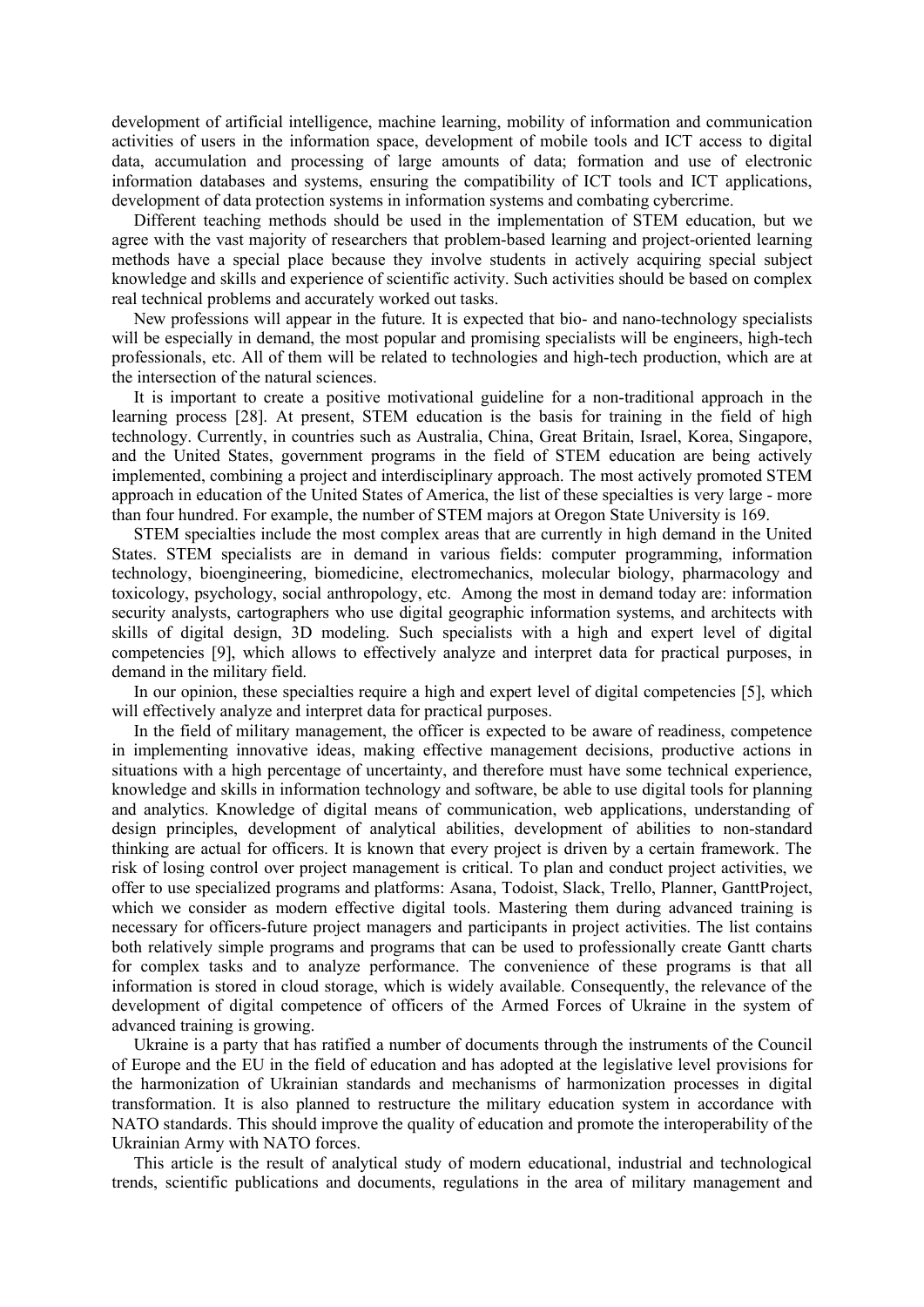analysis of own experience in researching the most relevant areas and fields of formation and development of digital competence of UAF officers.

# 3. Results and Discussion

Digitalization as a modern stage of informatization of society is manifested in the saturated physical world with electronic and digital devices, means of activity in various fields and systems (networks) for communication, actually creates cyberspace and puts forward new requirements for training officers in the armed forces of developed countries.

Nowadays, the military profession requires a much larger range of competencies than 20-30 years ago. Informatization of society, education, economy and industry makes new demands on the training of officers of the armed forces of developed countries. Formation of readiness for the application of STEM-technologies in the professional activity of an officer is a little-studied problem by domestic scientists. The readiness of officers of the Armed Forces of Ukraine (AFU) to use STEM-technologies in professional activities is a set of tools, methods and processes built on the integration of science, technology, engineering and mathematics, as well as logical thinking, leadership, cooperation and research, which provides effective professional activity [29]. The readiness of an officer can be characterized as the ability to interact and interact between all parts of the control system, operation and combat use of weapons and military equipment. and reading sign systems. Readiness is the basis for the formation of competencies of military specialists of the Armed Forces of Ukraine, provided by the professional standard. The competence of a military command officer is seen as the ability to solve complex problems and practical problems in the field of military sciences, in the management of military units of the armed forces and other military formations and law enforcement agencies in everyday activities and during joint tasks in group operations. troops (forces) and while working as part of interspecific bodies of military management using the theory and methods of military science, which involves research and / or innovation and is characterized by uncertainty of conditions and requirements. ICTs have the potential to provide military management specialists not only with tools for planning and organizing work, but also to provide an opportunity to conduct research on various processes and evaluate the results achieved. From the officer of military management, the state requires the ability to think abstractly, plan and manage time, developed the ability to analyze and synthesize, to make independent informed decisions [28]. These requirements, in our opinion, correlate with the descriptors of competencies information and data literacy, problem solving, as defined by the DigComp 2.1.

We studied the requirements for the military in other countries. For example, the United States Department of Defense believes that military personnel play an important role in improving the wellbeing and prosperity of the entire state. In order to achieve the outlined tasks, the concept of STEM education is being actively implemented in postgraduate training of military specialists in order for the US Army to remain a leader in the fields of science and technology. STEM education is of key importance during advanced training. It is worth noting that in the US Armed Forces, professional development is seen as one of the defining conditions for the realization of their personal, military, professional and professional prospects for career advancement. Today, the United States has created and operates a modern system that is organically integrated into the system of phased training of military specialists, consistent with their career advancement, allows them to improve their professional and professional levels throughout the service. Its operation is coordinated by the Office of the Assistant Secretary of Defense for Personnel through the US Armed Forces Command, which generally ensures its successful operation.

In view of the above, following the basic provisions of STEM education will increase the motivation of officers to develop their professional competence, career growth, and as a consequence - to increase the level of defense capabilities of the state as a whole.

Actualization of the need for application of STEM-technologies in professional activities by AFU officers provides purposeful modeling and development of situations in which it is necessary to acquire new knowledge, develop skills, solve professionally important tasks that will require them to show professionally significant and personal qualities, including high and expert level of digital competencies.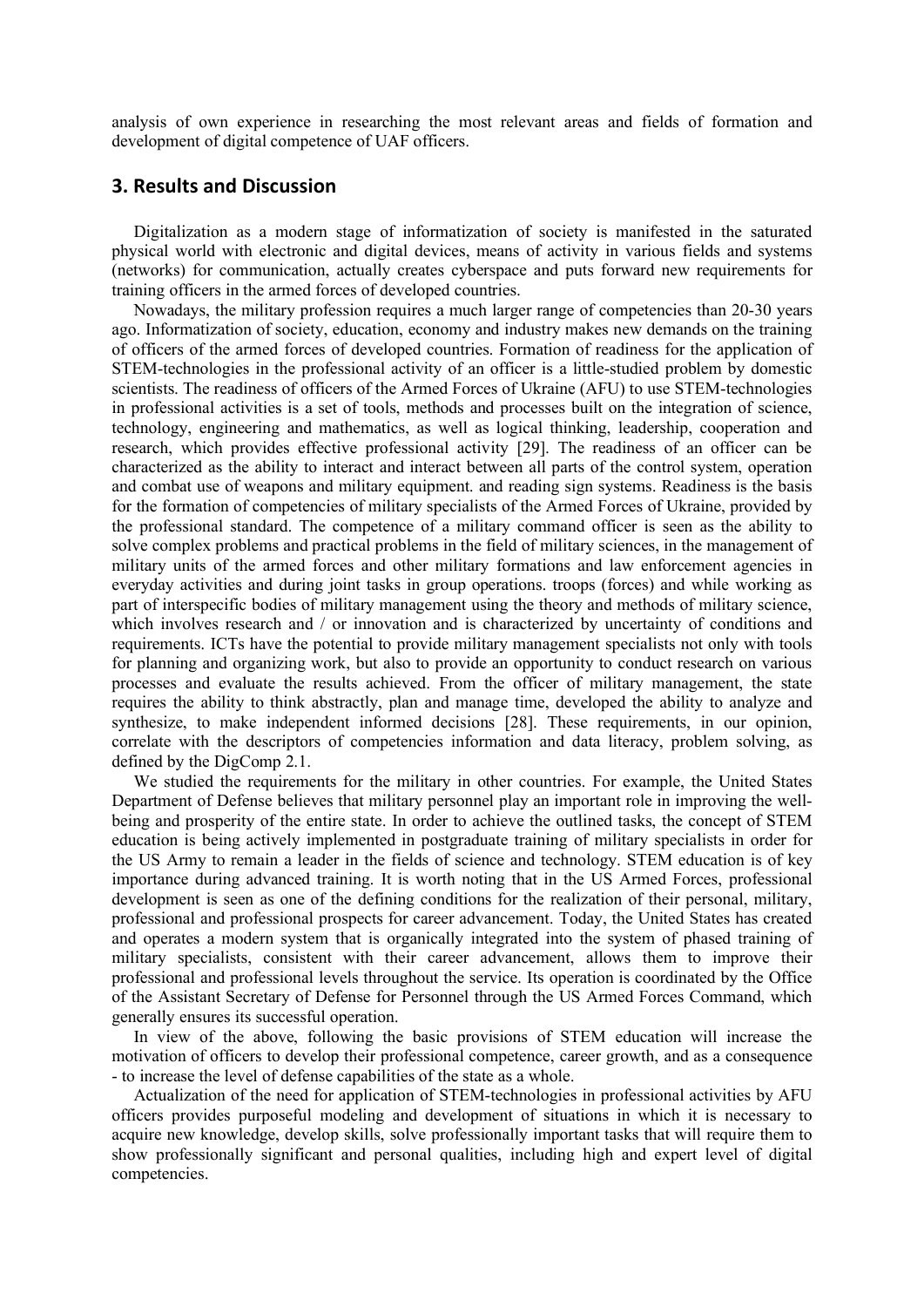Project activities, as we have already mentioned, have great potential for the implementation of STEM-education tasks. Acquisition of digital competencies in the use of ICT, development of creative thinking, willingness to interact productively and work responsibly in a team are no exception. All of the above creates extremely favorable conditions for the development of the competence of officers of the military administration of the Armed Forces. Implementation of STEMeducation in the system of advanced training of military management officers can provide: increase the interest of servicemen in engineering, motivate them to master modern technical developments, participate in the development of technological solutions. In our opinion, this can be facilitated by the creation of an appropriate digital training and methodological resource for the coordination and development of STEM, the development of officers' own STEM projects during training and advanced training. The introduction of advanced pedagogical technologies, including the projectbased learning , naturally increases the level of motivation and cognitive interest.

We share the opinion of researchers who consider the degree of motivation to be one of the criteria for the effectiveness of vocational education. Motivation characterizes the orientation of the individual [30].

Various aspects of the formation of sustainable motivation of servicemen are revealed in the works [31; 32; 33].

Contrary to the exceptional potential of the STEM phenomenon for the formation and development of professional competencies of military management specialists, our analysis of scientific sources revealed a lack of work on the introduction of STEM technologies in the training of military officers of the Armed Forces of Ukraine. At present, this indicates that military education does not fully take into account current social trends.

We also studied the specifics of the professional activities of military officers in planning and resource management in the field of defense, project management in the field of informatization and project management in the Armed Forces of Ukraine, as well as in the organization of intelligence activities. These categories of servicemen must possess and be able to apply the basic provisions of the concept of IT project management. In particular, to know the procedure for formulating the purpose of the IT project, determining the timing of its implementation, effective methods of launching, planning, implementation, control and closure of IT projects.

In March-April 2021, at The National Defence University of Ukraine named after Ivan Cherniakhovskyi, we conducted a survey of advanced training students to address the following tasks: to investigate the attitudes and needs of military officers to train and improve their professional level; identify needs to improve the professional level of military officers in the use of digital teaching aids and ICT, identify current issues. The answers to the questionnaire will help to provide more accurate recommendations to stakeholders on the use of digital tools for professional activities; improved the organization and content of advanced training courses; to choose for studying and improvement of skills of listeners those means and methods which will help them to carry out official duties effectively; determine the need of students for additional knowledge and skills in the field of digital technologies.

 The survey was anonymous, conducted online using Google Forms, covered 116 respondents, the vast majority (percentage) aged 40 to 45 years. Among them are 99 men and 17 women.

We found that in terms of basic education, the majority of respondents have a technical education of 39% and a general military education of 27%. Figure 1.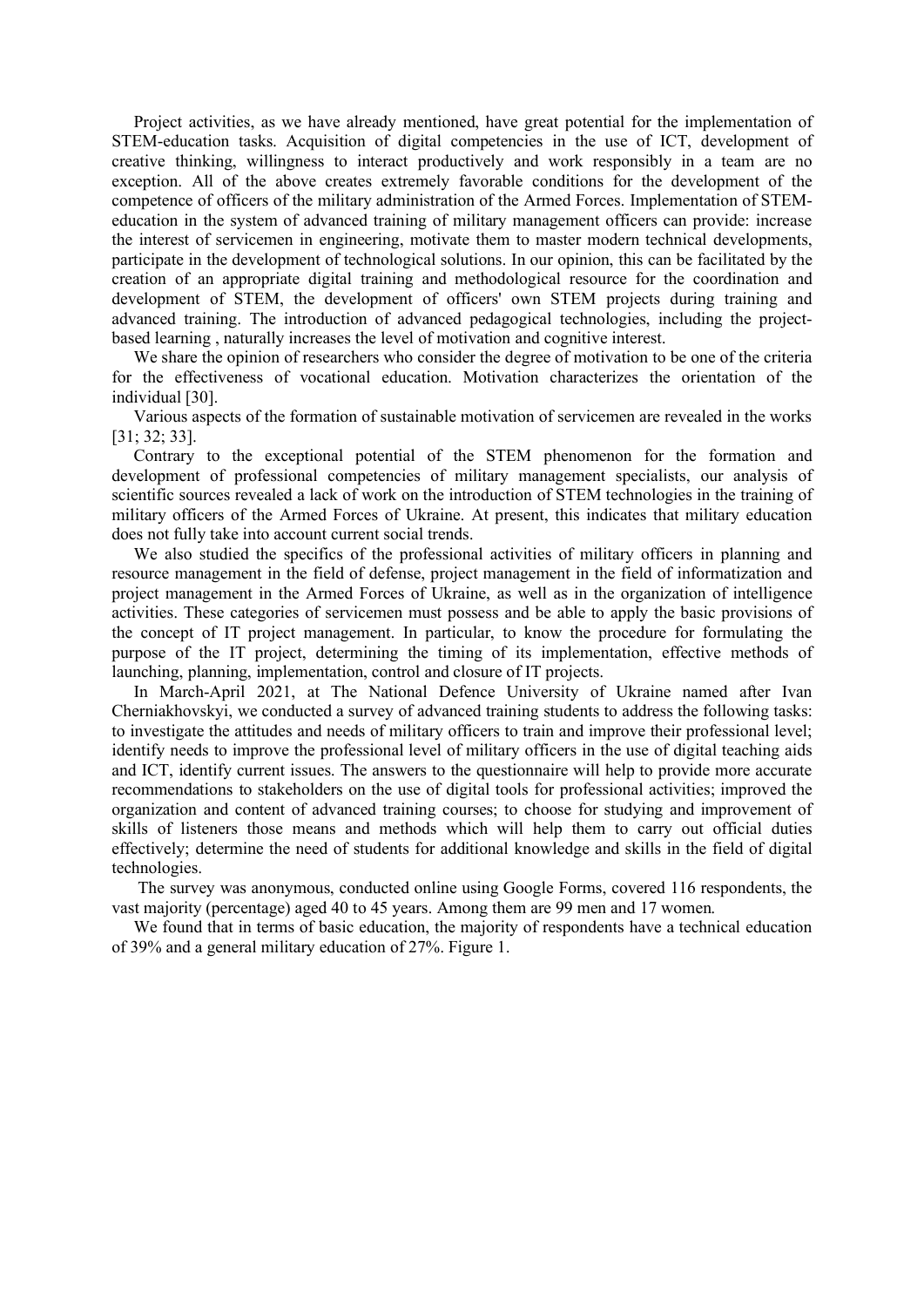

Figure 1. Basic education of students of advanced training courses

This makes it possible to use STEM approaches during training. The fact that 62% of respondents pursue their educational goal to maintain / improve their skills, and 36% - before appointment to a higher position, Figure 2 suggests that the content of training should be directly related to the development of leadership and management competencies inherent in managers level of military management. Capable of solving complex tasks and problems involving research and / or innovation and characterized by uncertainty of conditions and requirements in the field of management of military units, planning and conducting operations of interspecific groups of troops by military authorities, as well as maximum implementation of operational (combat) capabilities of groups of troops (forces). Students are required to think critically, explore complex processes and phenomena, prepare and present the results of individual and collective work. Therefore, each officer must have certain competencies and have the necessary case of theoretical knowledge, skills and abilities, with which he can effectively and safely use modern digital technologies in work and in the learning process every day. Therefore, the relevance of the use of ICT tools for the development of digital competence in the areas of Information and data literacy, Safety and Problem solving - is extremely high.



Figure 2. The purpose of realization of educational interests of participants of advanced training courses

77% of respondents said that the use of tools to search, process and analyze information from various sources will contribute to their effectiveness in the performance of official duties. 57% of respondents preferred tools for compiling official documents and analytical reports Figure 3.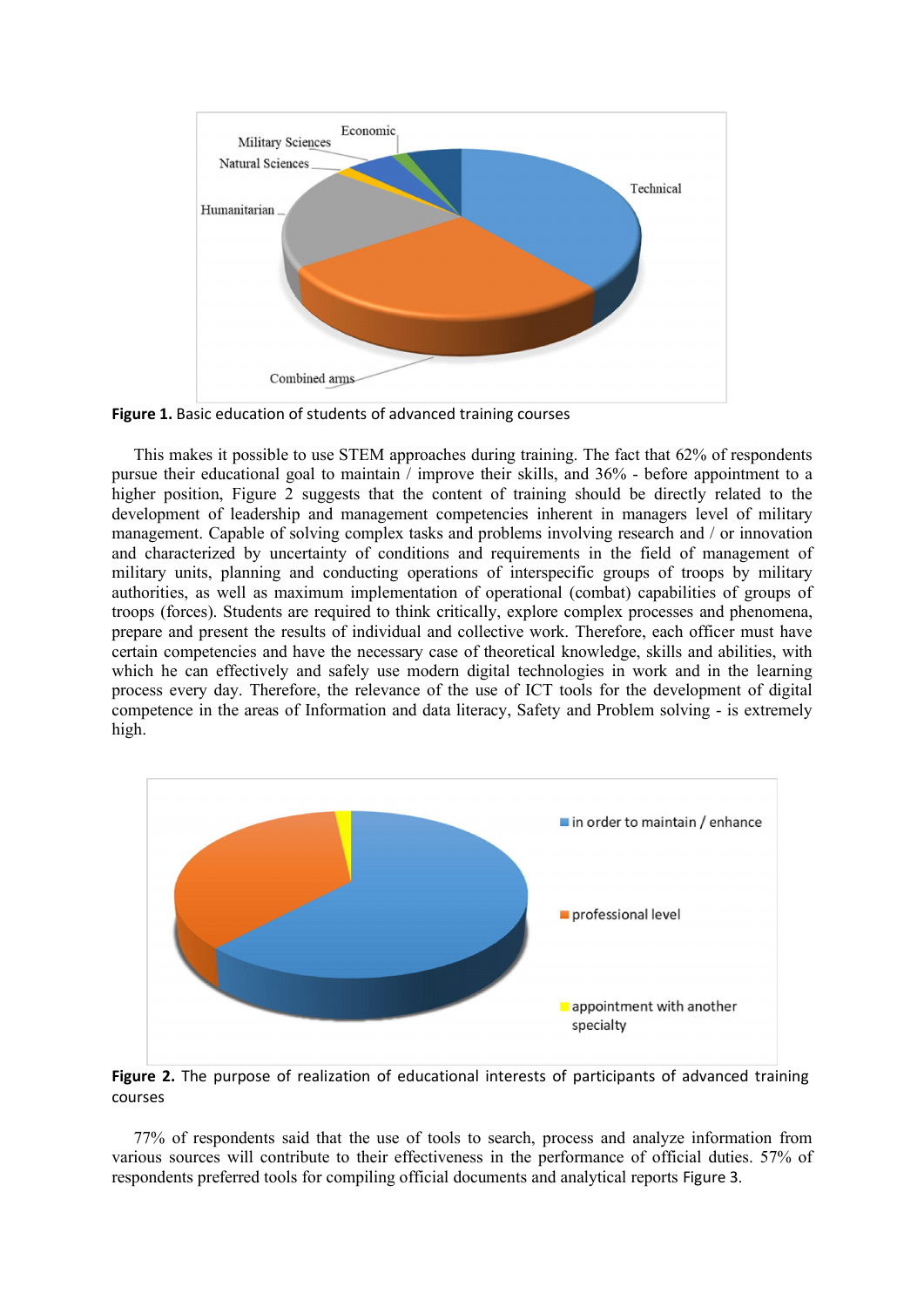

Figure 3. Current needs of participants in digital tools

The information in Table 1 clearly illustrates the need of officers for the formation and development of digital competencies in various areas: Information and data literacy, Communication and collaboration, Digital content creation, Safety and Problem solving.

#### Table 1

Current needs of participants in digital tools

| Which digital tools do you think will help you be more effective in performance of official | %  |
|---------------------------------------------------------------------------------------------|----|
| duties?                                                                                     |    |
| Tools for finding, processing and analyzing information from various sources                |    |
| Tools for compiling official documents and analytical reports                               | 57 |
| Tools for scheduling and managing meetings                                                  | 20 |
| Tools for online meetings and interaction                                                   | 43 |
| Tools for working together in real time with using cloud services                           | 41 |
| Using chatbots as tools for communication                                                   | 9  |

The results of the survey showed that 48% lacked skills in working with services to create infographics, 36% said they would like to have security and privacy settings, 31% preferred planning services, and 48% expressed a desire to have chat skills bots Figure 4. The results show that officers are interested in developing digital competencies in well-defined areas.

Respondents' answers to questions about ways to gain new knowledge in the field of digital technologies determined the advantage of training in advanced training courses.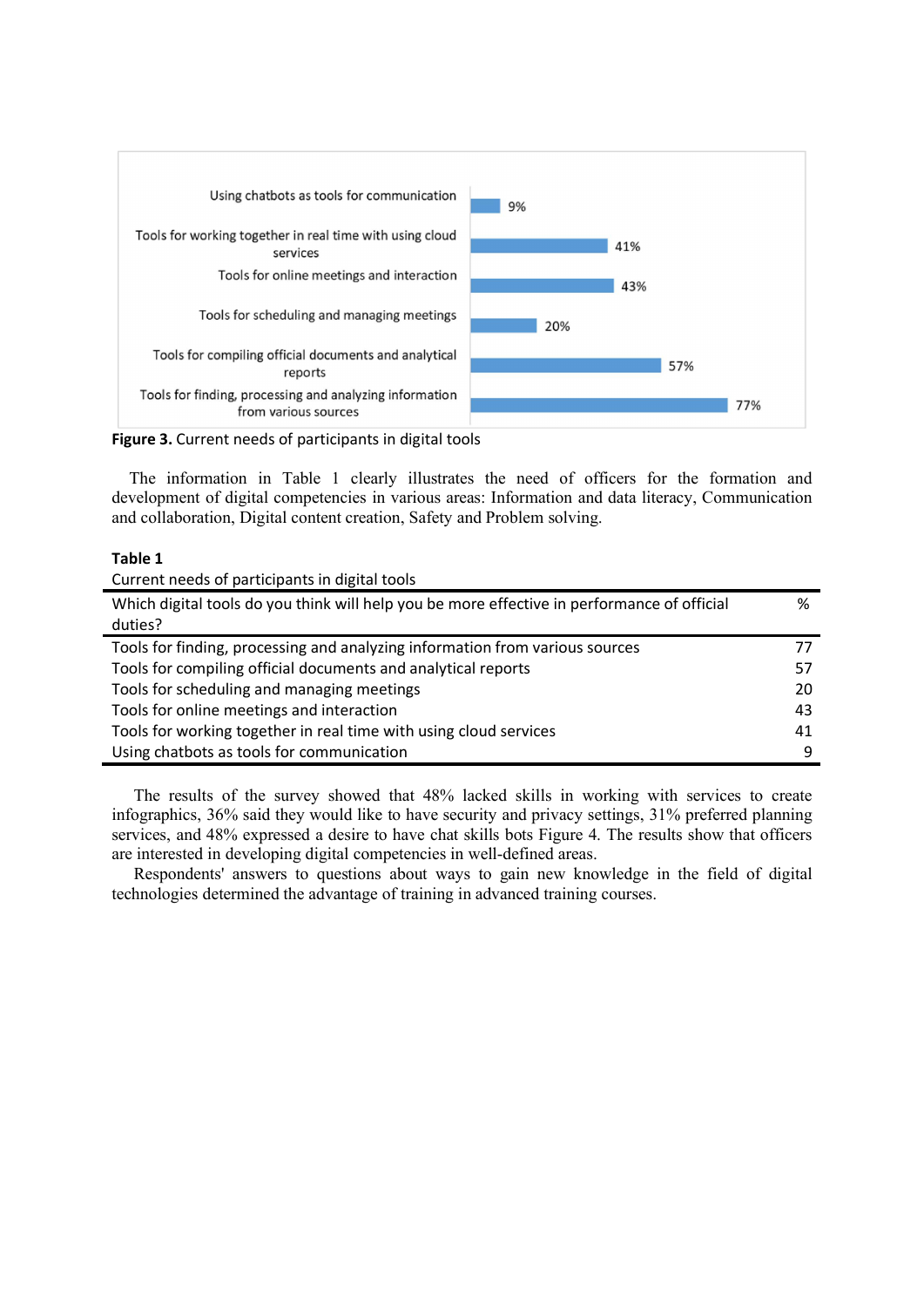

Figure 4. The need for digital skills of students of advanced training courses

For us, the result of a relatively large proportion of respondents who feel the need to have the skills to create such a software product as a chat bot was unexpected. However, to create such digital content you need to have certain programming skills. And for this - to increase competence in the relevant field.

During the study we also found out which digital tools respondents use in the line of duty, how much time they spend working with computers without the Internet, and how much time they spend with free access to the Internet.

The results of our study indicate that modern officers are aware of the need for continuous development of digital competencies, which is an important component of the professional competence of a modern military management specialist. Digital competence implies knowledge, skills and conscious willingness to use digital technologies for the effective organization of official activities, to critically evaluate information resources and apply technological innovations.

In the world, digital competence is recognized as one of the key competencies for a full life and activity of citizens. Digital competence is key in the context of the fourth industrial revolution. The creation of digital content (including programming), security (including the protection of personal data in the digital environment and cybersecurity), as well as the ability to solve professional problems and learn throughout life using ICT - all this was a well-known need for military officers. The results of our study fully confirm the exceptional need for the development of digital competence in officers of the Armed Forces of Ukraine, as they believe that possession of digital tools at a high level is a guarantee of professional and personal development. The internal motivation of the respondents, which is aimed at increasing professional competence, is revealed.

As military management officers consider the most effective forms of professional development to be training in higher military education institutions, we consider it necessary to modernize the training system in accordance with NATO standard Bi-SCD 075-007 "Education and Training", which, on the one hand, improve the quality of education, on the other hand, promote the interoperability of our forces with NATO forces. Since 2012, the Armed Forces of Ukraine have been participants in the Defense Education Enhancement Program (DEEP). This is a program to improve military education. The program brings together experts from NATO's educational and research institutions, such as the J. Marshall Center for European Security Studies, the NATO Defense College, the NATO School in Oberammergau and others.

## 4. Conclusions and prospects for further research

The National Economic Strategy of Ukraine for the period up to 2030 identifies European and Euro-Atlantic integration, as well as the development of the digital economy as one of the drivers of Ukraine's economic growth. It is generally recognized that underdeveloped digital skills in citizens hinder the full transition to the digital economy. The overall assessment of digital literacy of citizens in Ukraine shows that 53 percent of citizens are below the "basic level" [34]. A major barrier to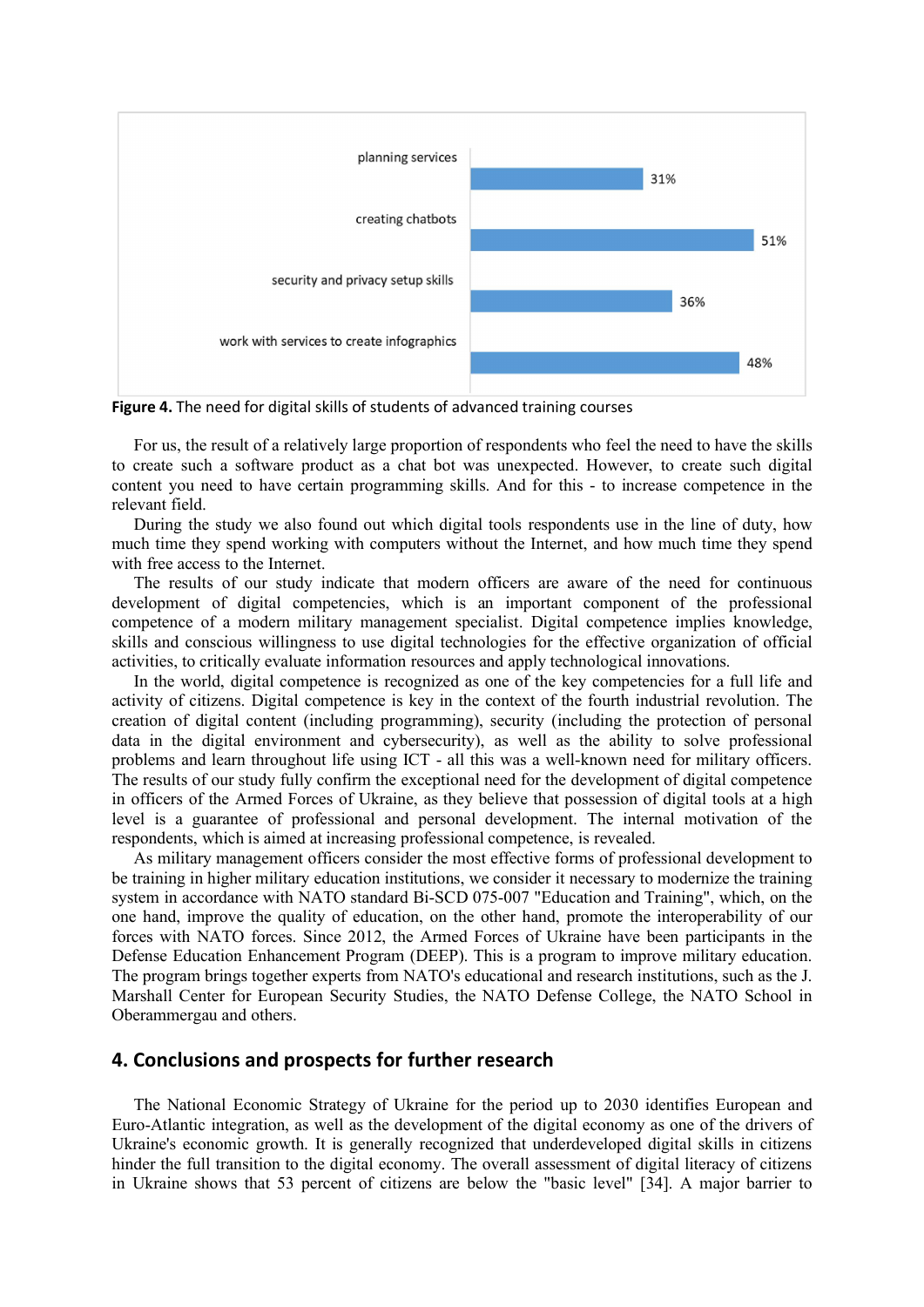achieving national strategic goals is poor coordination between the IT sector and the education sector; lack of specialists in such promising areas as Big data, IoT, artificial intelligence; lack of quality educational STEM-programs [35].

 Improving the level of professional and specialized digital skills of citizens in various fields of activity is an unconditional priority of the digital economy and a reliable way to achieve its strategic goals. The Concept of Development of Digital Competences approved by the Cabinet of Ministers of Ukraine in March 2021 [2] establishes the conceptual foundations of state policy in the field of development of digital competencies of citizens, which will ensure the development of all spheres of public life in accordance with modern requirements.

It follows that during retraining and advanced training, military management officers should be able to increase the level of their competence comprehensively: researches, application of ICT, management technologies, project organization and implementation, and so on. Training should be properly equipped with modern hardware and software. In our opinion, the use of STEM-technologies will allow to take a comprehensive approach to solving the problem of developing the competence of officers of the military command of the Armed Forces.

In our opinion, the US experience in actively implementing the concept of STEM education in postgraduate training of military specialists in order to create favorable conditions for the realization of their personal, military, professional and professional prospects, as well as achievement by the armed forces of the position of a leader in the field of science and technology.

The implementation of STEM education in the system of advanced training of military officers can provide: increase the interest of servicemen in engineering, motivate them to master modern technical developments, participate in the development of technological solutions to solve professional problems. This, in our opinion, can be facilitated by the creation of an appropriate digital training resource for officers to develop their own STEM projects during their study and advanced training.

The analysis of scientific sources revealed the lack of work on the introduction of STEMtechnologies in the process of professional training of military officers in Ukraine. At present, this indicates that military education does not fully take into account current social trends.

The training of highly qualified officers of the military administration of the Armed Forces in modern military education has its own specifics, as these specialists must be competent in specific issues of military management, have highly organized thinking skills and be able to effectively perform tasks. We propose to apply an interdisciplinary approach to the training of officers, which is implemented in STEM-education, combining such components as robotics, IT and programming. The application of such an approach, in our opinion, will have positive consequences: improving the quality of students' understanding of disciplines related to the field of science, technology, engineering and mathematics; increasing the level of their digital competence, strengthening the research and scientific and technological potential of students, developing skills of critical, innovative and creative thinking, the ability to solve problems.

During the study of the specifics of the professional activities of military management officers identified the needs of this category of servicemen in the knowledge of IT project management. The results of the survey, analysis of current research on the issue allow us to conclude that there is a need for the formation and development of digital competencies of military officers, taking into account different areas: information and data literacy, communication and collaboration, digital content creation, safety and problem solving. The use of STEM technologies in the practical training of military officers will contribute to their personal and professional development and career growth. In our opinion, the professional development of officers of the Armed Forces should be carried out in the following areas: artificial intelligence; machine learning; ensuring the mobility of information and communication activities of users in the information space; formation of skills of using mobile and cloud-oriented means of access to information, digital tools for planning and organizing project work, data processing and performance evaluation; formation and use of electronic information databases and systems; data protection in information systems and combating cybercrime.

We see prospects for further research in the development and implementation of methods for the formation of digital competence of military officers, to ensure their continuous professional development. Also, in clarifying the conditions for the introduction of educational robotics in higher military education.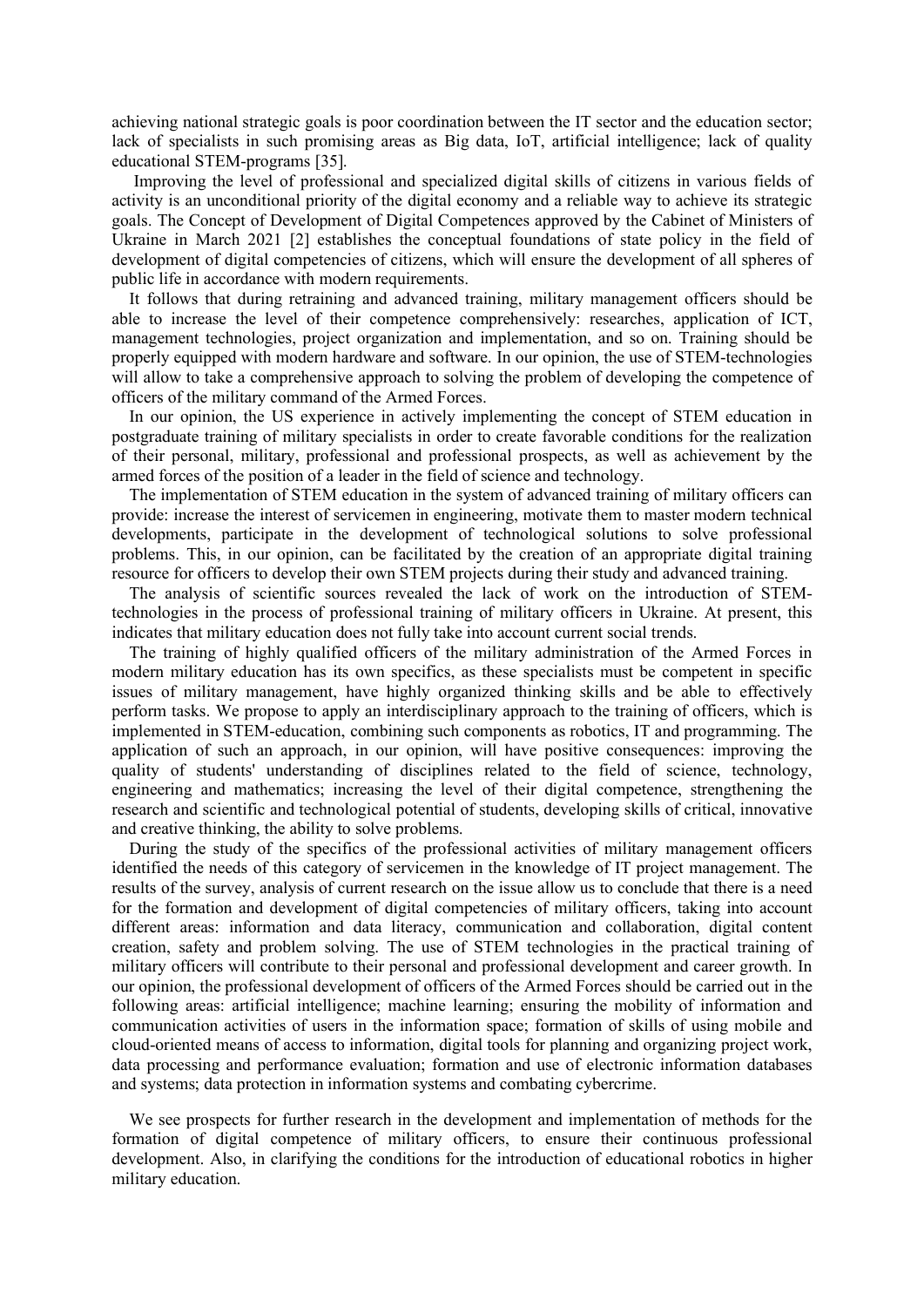# 5. References

- [1] V. Yu. Bykov, M. P. Leshchenko, Digital humanistic pedagogy: relevant problems of scientific research in the field of using ICT in education, Teoria i praktyka upravlinnia sotsialnymy cystemamy: filosofiia, psykholohiia, pedahohika, sotsiolohiia 4 (2016) 115-130.
- [2] On approval of the Concept of development of digital competencies and approval of the action plan for its implementation: Rozporiadzhennia Kabinetu Ministriv Ukrainy, 167-р, 2021. URL: https://zakon.rada.gov.ua/laws/show/167-2021-%D1%80#Text.
- [3] A. Spivakovsky, L Petukhova, O. Anisimova, A. Horlova, V. Kotkova, A. Volianiuk, ICT as a Key Instrument for a Balanced System of Pedagogical Education. Proceedings of the 16th International Conference on ICT in Education, Research and Industrial Applications. Integration, Harmonization and Knowledge Transfer. Volume I: Main Conference ICTERI 2020, Kharkiv Ukraine, 2020. URL: http://ceur-ws.org/Vol-2740/20200292.pdf.
- [4] M. Mazorchuk, O. Kuzminska, L. Tramonte, F. Cartwright, T. Vakulenko, Ukrainian Students' Digital Competencies: Various Aspects of Formation and Impact on Students' Learning Achievements. Proceedings of the 16th International Conference on ICT in Education, Research and Industrial Applications. Integration, Harmonization and Knowledge Transfer. Volume I: Main Conference ICTERI 2020, Kharkiv Ukraine, 2020. URL: http://ceur-ws.org/Vol-2740/20200307.pdf.
- [5] O. Kuzminska, M. Mazorchuk, N. Morze, V. Pavlenko, A. Prokhorov, Study of Digital Competence of the Students and Teachers in Ukraine, Information and Communication Technologies in Education, Research, and Industrial Applications. ICTERI 2018. Communications in Computer and Information Science 1007 (2019). doi.org/10.1007/978-3- 030-13929-2\_8.
- [6] On the decision of the National Security and Defense Council of Ukraine as of March 25, 2021. URL: https://zakon.rada.gov.ua/laws/show/121/2021#n9.
- [7] The concept of public policy to achieve the goal 15.4, 2020. URL: https://www.mil.gov.ua/content/other/konzepziya\_15\_4.pdf ].
- [8] Digital Education Action Plan (2021-2027): Resetting education and training for the digitalage, 2021. URL: https://ec.europa.eu/education/education-in-the-eu/digital-education-action-plan\_en.
- [9] S. Carretero, R. Vuorikari, Y. Punie, DigComp 2.1: The Digital Competence Framework for Citizens with eight proficiency levels and examples of use, 2017. doi:10.2760/38842.
- [10] On approval of the Strategy for the development of innovation until 2030, 2019. URL: https://zakon.rada.gov.ua/laws/show/526-2019-р#Text.
- [11] L. D. English, STEM education K-12: perspective sonintegration, International Journal of STEM Education 3 (2016). URL: https://doi.org/10.1186/s40594-016-0036-1.
- [12] M. Harrison, Supporting the Tand the E in STEM: 2004–2010, Design and Technology Education, An International Journal 16(1) (2011) 17-25.
- [13] D. Raili, S. Mak-Kenn, Yu. Vuds, Moving STEM education forward: National Priorities and the National Science Foundation's DR K-12 Program, in Spilnota spryiannia doslidzhenniu vidkryttiv v v osviti, 2011. URL: http://cadrek12.org/sites/default/files/Moving%20STEM%20Education%20Forward08-02- 2013.pdf.
- [14] N. J. Morel, Setting the Stage for Collaboration: An Essential Skill for Professional Growth, Delta Kappa Gamma Bulletin 81(1) (2014) 36-39.
- [15] J. Hom Elaine, What is STEM Education, 2014. URL: https://www.livescience.com/43296-whatis-stem-education.html.
- [16] National Academy of Engineering and National Research Council, in STEM Integration in K-12 Education: Status, Prospects, and an Agenda for Research. Washington, DC: The National Academies Press, 2014. doi.org/10.17226/18612.
- [17] International journal of STEM education. URL: https://stemeducationjournal.springeropen.com/articles/10.1186/s40594-020-00207-6.